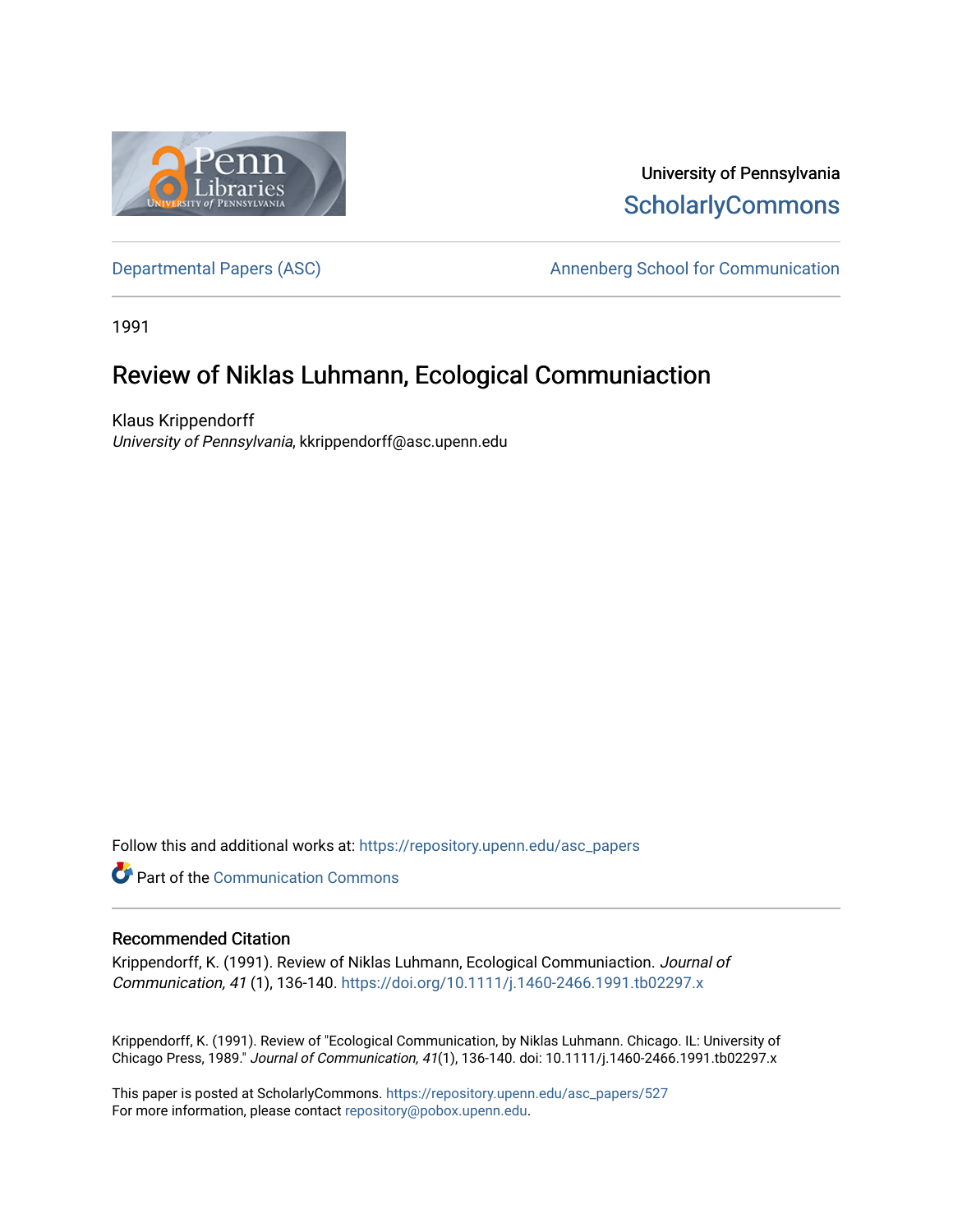# Review of Niklas Luhmann, Ecological Communiaction

### **Disciplines**

Communication | Social and Behavioral Sciences

## **Comments**

Krippendorff, K. (1991). Review of "Ecological Communication, by Niklas Luhmann. Chicago. IL: University of Chicago Press, 1989." Journal of Communication, 41(1), 136-140. doi: 10.1111/ j.1460-2466.1991.tb02297.x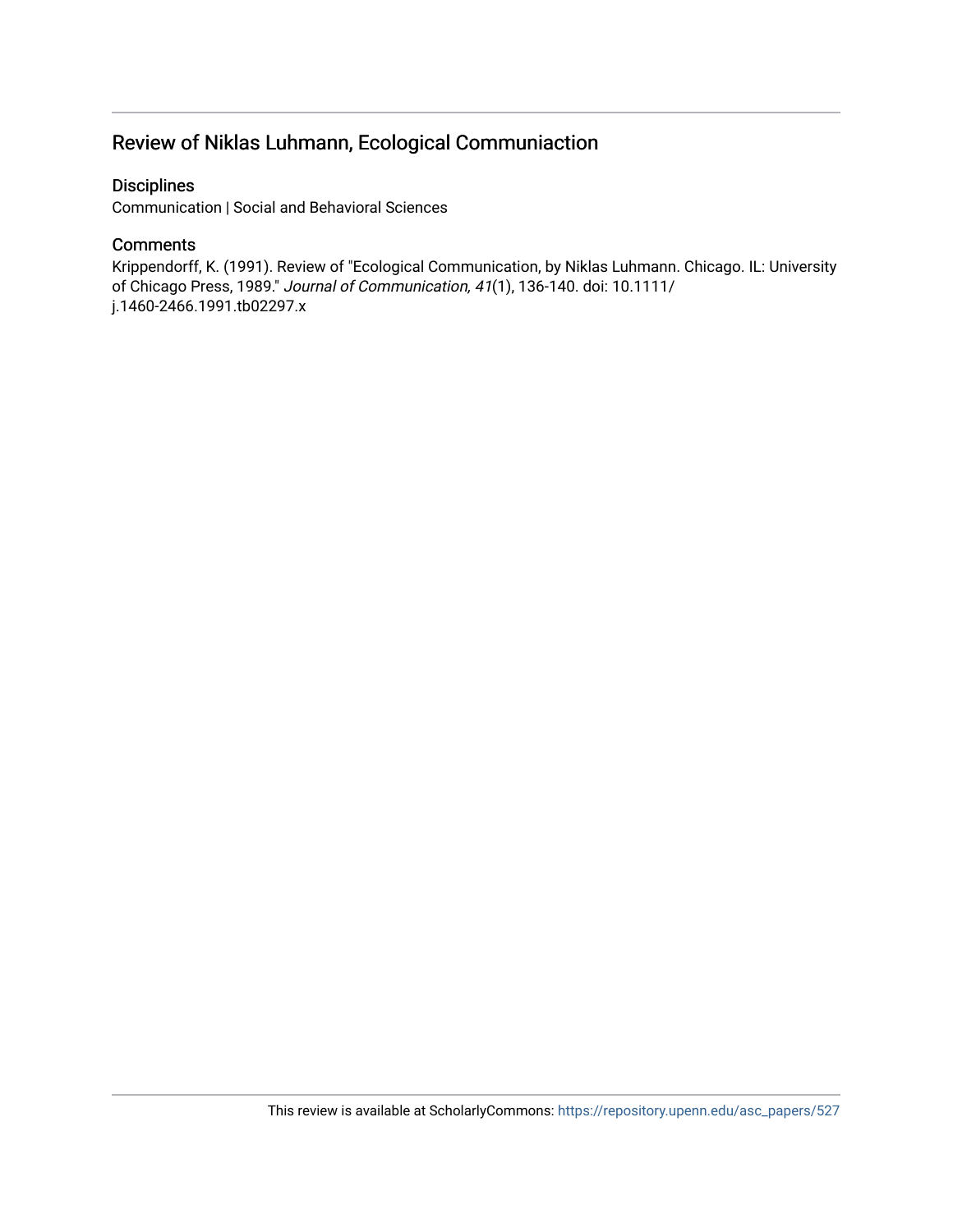#### **Society as self-referential**

*Ecological Communication* by Niklas Luhmann. Translated by John Bednarz, Jr. Chicago: University of Chicago Press, 1989. xviii + 187 pages. \$34.95 (hard).

#### A review by Klaus Krippendorff University of Pennsylvania

*Ecological Communication* is important, especially for sociologically oriented communication scholars. The book, published in German in 1986, is one of Niklas Luhmann's later works, most of which are not available in English. It incorporates many of the more recent developments along the author's intellectual path and therefore can serve as an introduction to his current thinking.

The book is short-187 pages, including an index, 33 pages of interesting footnotes, a very useful glossary of key concepts, and 21 chapters. Luhmann's prose is not always easy and translations usually do not make things more readable; but, after the first few chapters, one can find oneself at home.

Luhmann draws on, integrates, and often goes far beyond four theoretical positions. The first is sociological systems theory as found in the writings of Talcott Parsons. The second is a phenomenological approach to the relations between the components of social systems that makes the concept of meaning a sociological key for understanding how individuals act within society. The third is a cybernetic interpretation of the relationship between a system and its environment, differences in complexity being an important concern. The last is the second-order cybernetic idea of autopoiesis, which puts, as Luhmann remarked elsewhere, "a turbocharger on the already powerful self-referential engine" of social theory construction.

Overtly, *Ecological Communication* is Luhmann's attempt to understand why it is so difficult for society to perceive environmental dangers as such and to manage the environment appropriately. One may rightly ask why communication scholars should be interested in this problem. A simple answer is that this is a problem of communication across the boundary of a system, between its inside and outside-whether the system be a society and its environment or a brain and other brains. The more complicated answer lies in how Luhmann defines the basic unit for analyzing society in terms not of roles, actions, values, or means of production but of processes of communication, as essential constituents of society. It is therefore not surprising that Luhmann locates ecological problems not in nature but in communications about this nature: greenhouse effects, chemical dumps, ozone holes, etc. Talking about, conceiving, and addressing such dangers indicates awareness of them *within* society and how that society sees itself organized to cope with them. For Luhmann, society is a fundamentally selfunderstanding system (or self-referential, for short) and communication is the medium through which this self-referentiality is perpetuated.

The ontogenesis of environmental problems becomes Luhmann's vehicle for exploring, through a series of carefully ordered essays, a new way of understanding society as a self-referential system, how what is being said about these problems contributes to the maintenance of that society's identity. His explorations lead the reader to refreshingly new theoretical insights. Let me focus on some of them.

Arguably, much of social research seeks causal explanations, which presume that deterministic systems underlie the data to be explained and holds those who influence these systems socially responsible. But extending causal explanations to actors can only render them slaves of their own reasons. Indeed, causal explanations always seem to drive responsibility outside its reign. Luhmann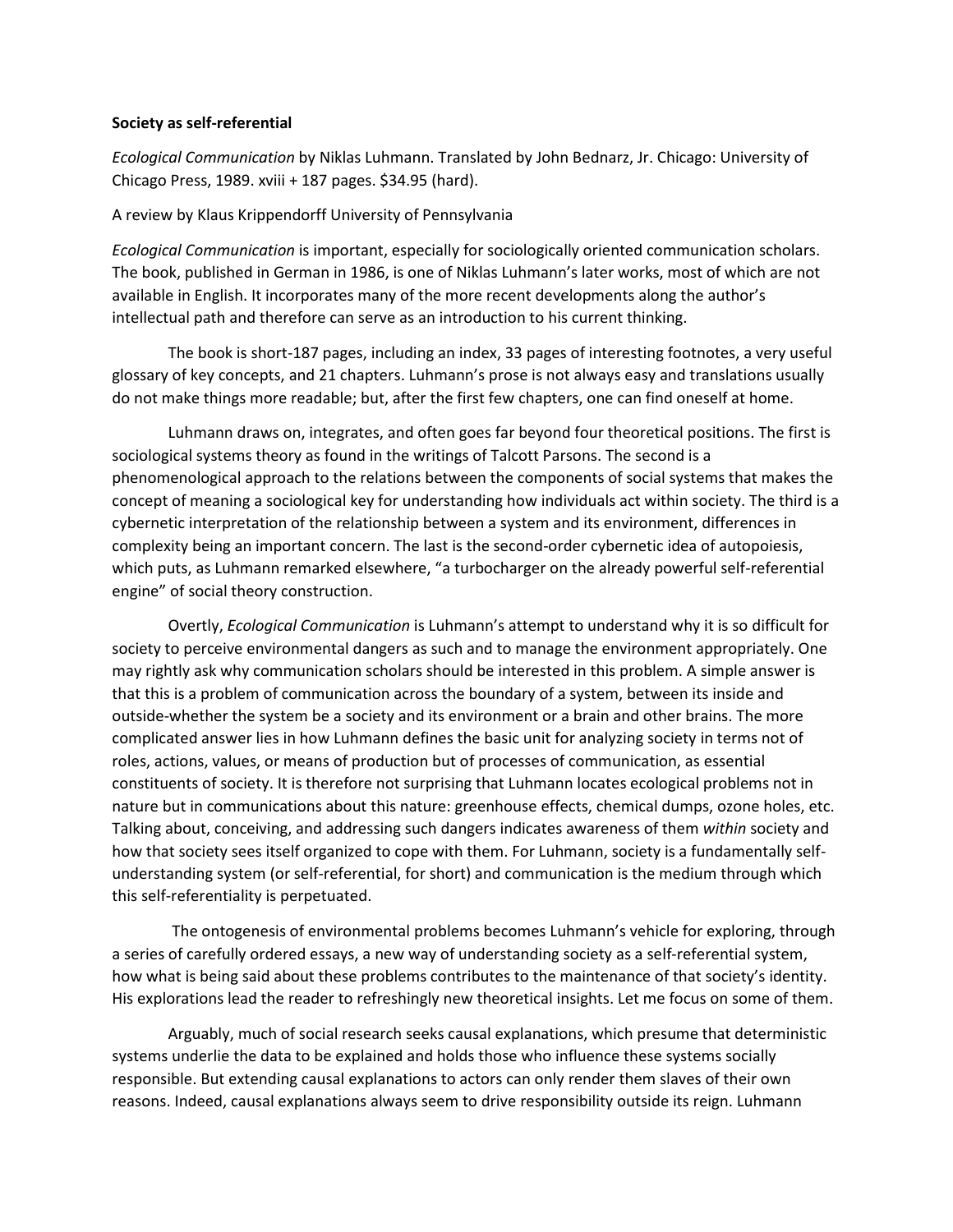points out that the covert reason for attributing responsibility cannot be causal but must be based on the perception by actors (or communicators, for that matter) of a *difference* between alternative courses of actions, some pursuable only at the expense of others. The observation of differences among behaviors is on a logical level higher than the observations of actual behaviors (one is reminded here of Gregory Bateson's "difference that makes a difference"), which no longer constitute actors as deterministic systems but as self-observing ones. For Luhmann, the appropriate starting point of social theory therefore cannot be the assumed ontology of causality but the *observation of systems that observe themselves.* This theoretical starting point lies far outside contemporary social theory constructions and carries in its womb a radically different notion of communication.

The notion that social systems constitute themselves by observing themselves renders problematic the received notion of communication as the transmission of messages. Indeed, it is difficult to imagine information being sent *from* an environment when that environment always exists beyond the horizon of what a society is able to see itself doing. Luhmann calls the ability of a social system to be open to certain kinds of disturbances its *resonance* and shows that what is being talked about inside the system defines both its boundary and its permeability at this boundary. Resonance is, I believe, the only concept capable of founding a theory of communication between society and its (as such unknowable) environment or between the subsystems of society that regard all others as their respective (and incommensurate) environments. Avoiding traditional metaphors of communication, Luhmann's conceptual system, including resonance, leads to several remarkable consequences. For example, information can no longer be regarded as entering as such from the outside; it becomes a systeminternal quantity that presupposes alternative ways of seeing. It is the property of an observing system and not of the observed. If anything, information does not substitute for exogenous objects but represents, to a significant degree, the unity of the system within itself.

Probably the most important concept in Luhmann's work is the second-order cybernetic concept of autopoiesis. An autopoietic system is a network of processes that produces all the components necessary to embody the very process that produces it. An autopoietic system creates its own boundary, defines its own identity through the processes contained therein, and is structurally restless or variable in the face of perturbations (except for maintaining its autopoiesis). In social systems, according to Luhmann, these processes are processes of communication. In an interesting reworking of the traditional semiotic triangle (of sign, referent, and interpreter), Luhmann considers communication to combine three different choices-utterance, information, and understanding. All three presuppose conceived alternatives or perceived differences (or what I would call the drawing of appropriate distinctions). To constitute a social system as an autopoietic one, communication must above all serve as a basis for further communication. This surely is a significant departure from traditional definitions of communication's functions in society.

Making the point of a society's communicational foundation in yet another way, Luhmann gives (binary) codes a prominent position in his sociological thinking. Through coding, reality becomes the subject of communication. Binary codes both specify and give social meanings to alternatives: a value and a counter value. Codes render some states of affairs different from others, regardless of what they "really" are. For example, Luhmann convincingly argues that there are no negative facts. The environment of a system always offers all there is, whatever this may be. Noting the absence of something is conceptual and derives from a code. Codes are embedded in language and hence internal to a society or any of its subsystems. Codes not only create internally relevant information by putting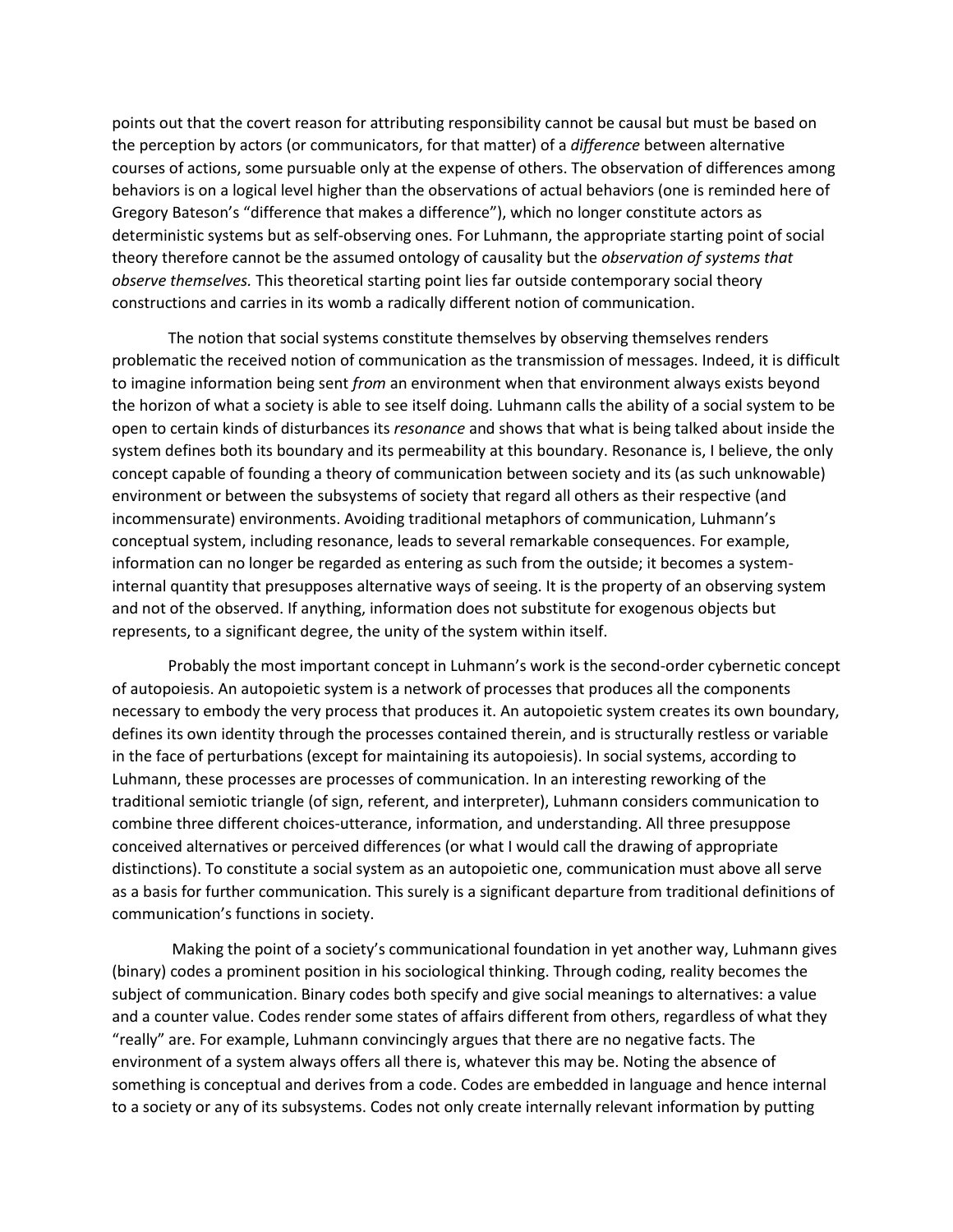what is seen in the context of what is conceivable, but-what I find to be a most fascinating idea-codes also prevent paradoxes from arising out of the self-referential nature of social systems (similar to what Bertrand Russell's Theory of Logical Types did for mathematics), thus preserving a system's consistency. The distinctions codes provide also serve as the operational foundation of the social construction of social institutions and organizations. When claiming universality and ontology, codes can be totalizing constructions of reality.

For example, the legal system as a subsystem in society maintains its autopoiesis through coding the difference between what is legal and what is illegal. It assures persons in the right that the law is behind them against persons in the wrong, thus drawing and maintaining a boundary by communicating this difference among participants within the thus constituted legal system. Numerous institutionalized communications, whose sources range from the legislature and the courts to law enforcement agencies, give life to networks of interaction that continually apply this code to everything deemed within its realm. Laws do change, of course, either by legislation or by drifts in understanding; but what does not change are the processes of drawing a boundary around what is legal and of (re)producing the institutional arrangements that maintain the very code on which they grew. In this sense the legal system can be said to be an autopoietic, self-producing, boundary-creating, identitymaintaining one. Luhmann shows that the economy, law, science, politics, religion, and education each has its own code, its own institutionalized operations, and its own autopoiesis. Each renders inapplicable within its boundaries the codes of the others, thus defending its identity as the (sub)system that it thereby is. Corruption in politics, unscientific conduct in academia, unethical journalistic practices, praying in schools, etc., are instances of how different subsystems of society protect their own form of autopoiesis against incommensurable communications from others.

Luhmann's effort to reframe communication from a new sociological perspective overcomes numerous serious epistemological problems. For example, in Parsons's functional differentiation of society into four subsystems and each of these into four sub-subsystems, etc., the substantive analytical categorizing always is theoretically motivated by an observer who remains external to the system being analyzed. Parsons's functionalism is unable to appreciate how a system could constitute itself through its own autopoietic processes. Luhmann's subsystems, which cannot be depicted in the neat quadrants of Parsons's social system theory, capture the eigendynamics that continually make them what they are at any one moment of their autopoietic existence.

Without detracting from the giant steps Luhmann's work takes in conceiving of society and its social subsystems as systems that continuously observe and (re)make themselves through processes of communication, I want to conclude this review by suggesting three shortcomings that I am sure future work or other contributors can overcome.

First is the omission of the role of the mass media in society. I am convinced that, to use Luhmann's language, the mass media have constituted themselves as a major subsystem in society, maintaining their identity based on a code that distinguishes between what is "fit to print" (or worthy to be put on the air) and what is not. The mass media maintain their autopoiesis through communication by programming their institutions such that further communication can take place. They draw boundaries around themselves, boundaries that may be shifting but that always maintain the mass media's identity through processes within this boundary. I suspect that the mass media operate on a